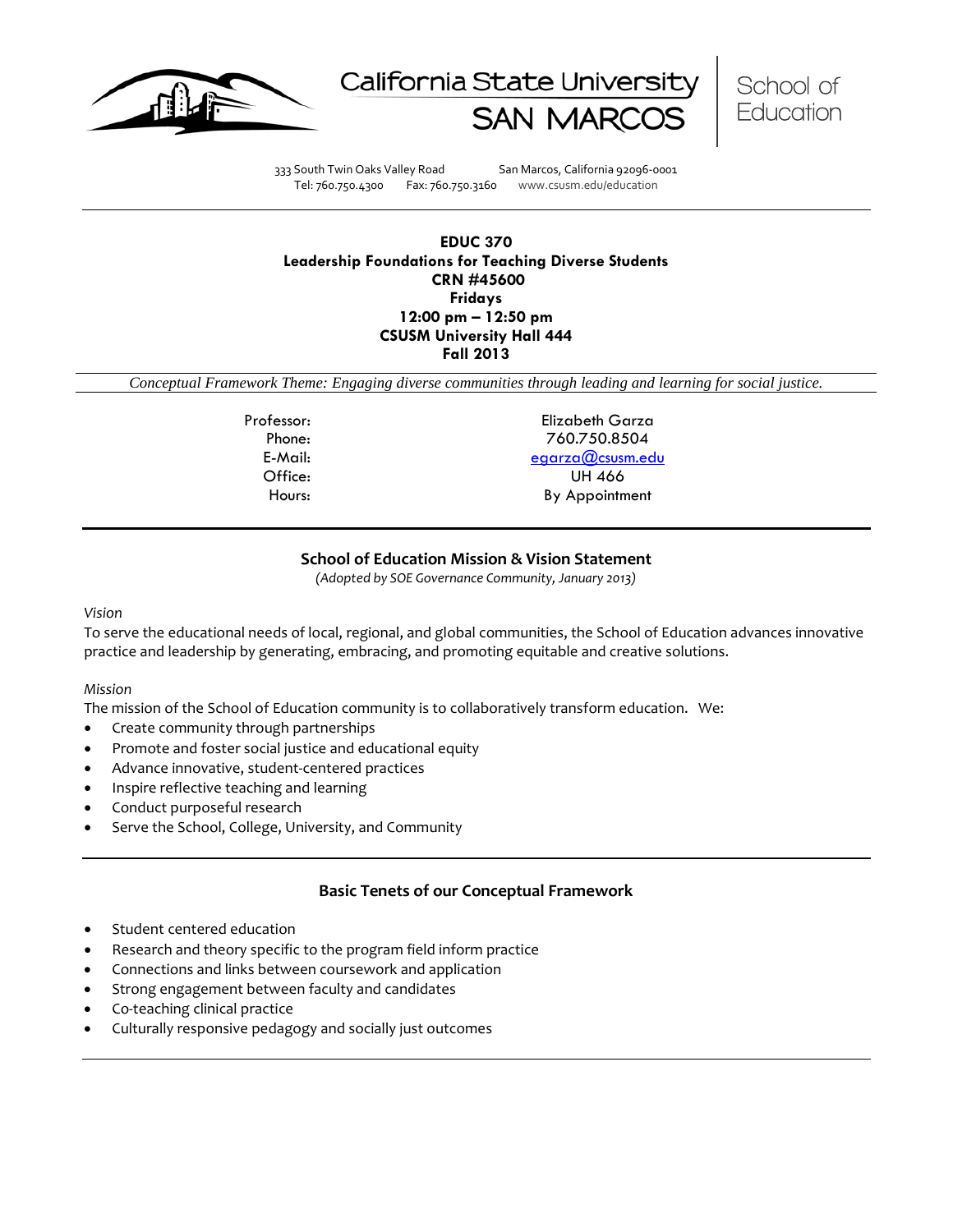# **COURSE DESCRIPTION**

Provides a multi-faceted pre-service training experience that is methods oriented, pedagogically sound and that references Mini-Corps tutoring experiences for undergraduate and Mini-Corps students participating in the Credential Programs Pathway for Mini-Corps. Explores supporting academic achievement of culturally and linguistically diverse students, including tutoring migrant students, and also prepares undergraduates for entering the credential programs. *May be repeated for a total of eight (8) units. Enrollment is restricted to students who have obtained consent of instructor.*

GARZA: The purpose of this course is to provide undergraduate Mini-Corps students participating in the "Credential Programs Pathway for Mini-Corps" with multi-faceted pre-service training experience that is methods oriented, pedagogically sound and that references Mini-corps tutoring experiences. This course explores supporting academic achievement of culturally and linguistically diverse students, including tutoring migrant students, and also prepares undergraduates for entering the credential programs. Enrollment is restricted to students who have obtained consent of instructor. Some possible topics for this course are:

- Developing potential as a teacher
- Observing and reflecting on various educational settings
- Classroom experience and teacher collaboration
- Instructional skills and strategies for supporting academic achievement
- Cross-cultural, bilingual/EL strategies, role modeling and advocacy
- Developing home school & teacher parent connections
- Technology for teaching and learning
- Developing academic and professional writing

#### **Course Objectives**

This course identifies and demonstrates multiple models of instruction, strategies for working effectively with culturally and linguistically diverse groups and the importance of developing one's potential as a teacher, including professionalism, content knowledge and pedagogical knowledge. Upon completion of this course students will develop knowledge, skills and attitudes in the following ways

# **Knowledge**

Students will:

- become familiar with processes of literacy development in a first and a second language
- become familiar with instructional approaches in culturally-linguistically diverse classrooms
- become familiar with a variety of educational settings
- gain an understanding of professional behavior and teacher preparation
- gain an understanding of role modeling, motivation and advocacy

#### **Skills**

Students will:

- demonstrate developing skills in planning for instruction, lesson design
- develop an instructional repertoire to teach culturally-linguistically diverse students
- demonstrate a developing ability to assist, support and collaborate with classroom teachers
- develop professionalism and the knowledge and skills needed for teacher preparation
- demonstrate an awareness of content knowledge in literacy, math and Smart goals

#### **Attitudes**

Students will:

- develop sensitivity to culturally-linguistically diverse learners and value of primary language
- develop an appreciation for reading and writing for their personal and professional growth
- develop an appreciation for their role in advocacy, promoting home-school communication

#### **Required Texts**

CSET Online Test Prep Tutorial This text is \$50 per semester. Readings posted on Cougar Course website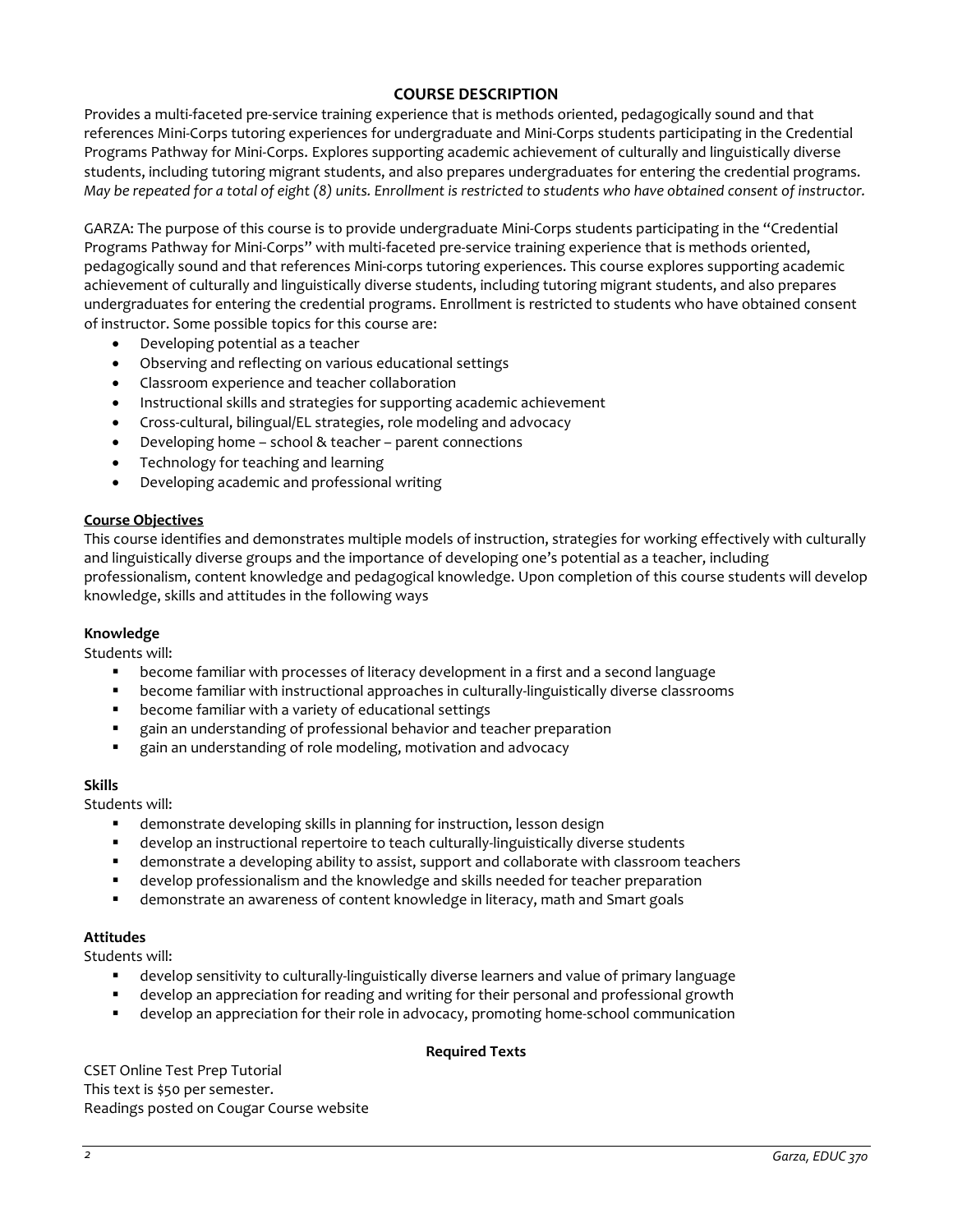#### **Authorization to Teach English Learners**

This credential program has been specifically designed to prepare teachers for the diversity of languages often encountered in California public school classrooms. The authorization to teach English learners is met through the infusion of content and experiences within the credential program, as well as additional coursework. Candidates successfully completing this program receive a credential with authorization to teach English learners. *(Approved by CCTC in SB 2042 Program Standards, August 02)*

# **STUDENT LEARNING OUTCOMES**

## **California Teacher Performance Assessment (CalTPA)**

Beginning July 1, 2008 all California credential candidates must successfully complete a state-approved system of teacher performance assessment (TPA), to be embedded in the credential program of preparation. At CSUSM this assessment system is called the CalTPA or the TPA for short.

To assist your successful completion of the TPA, a series of informational seminars are offered over the course of the program. TPA related questions and logistical concerns are to be addressed during the seminars. Your attendance to TPA seminars will greatly contribute to your success on the assessment.

Additionally, SoE classes use common pedagogical language, lesson plans (lesson designs), and unit plans (unit designs) in order to support and ensure your success on the TPA and more importantly in your credential program.

The CalTPA Candidate Handbook, TPA seminar schedule, and other TPA support materials can be found on the SoE website: <http://www.csusm.edu/education/CalTPA/ProgramMaterialsTPA.html>

#### **Assessment of Professional Dispositions**

Assessing a candidate's dispositions within a professional preparation program is recognition that teaching and working with learners of all ages requires not only specific content knowledge and pedagogical skills, but positive attitudes about multiple dimensions of the profession. The School of Education has identified six dispositions – social justice and equity, collaboration, critical thinking, professional ethics, reflective teaching and learning, and life-long learning—and developed an assessment rubric. For each dispositional element, there are three levels of performance *unacceptable*, *initial target*, and *advanced target*. The description and rubric for the three levels of performance offer measurable behaviors and examples.

The assessment is designed to provide candidates with ongoing feedback for their growth in professional dispositions and includes a self-assessment by the candidate. The dispositions and rubric are presented, explained and assessed in one or more designated courses in each program as well as in clinical practice. Based upon assessment feedback candidates will compose a reflection that becomes part of the candidate's Teaching Performance Expectation portfolio. Candidates are expected to meet the level of *initial target* during the program.

#### **School of Education Attendance Policy**

Due to the dynamic and interactive nature of courses in the School of Education, all candidates are expected to attend all classes and participate actively. At a minimum, candidates must attend more than 80% of class time, or s/he may not receive a passing grade for the course at the discretion of the instructor. Individual instructors may adopt more stringent attendance requirements. Should the candidate have extenuating circumstances, s/he should contact the instructor as soon as possible. *(Adopted by the COE Governance Community, December, 1997).*

**This Course:** Absences and late arrivals/early departures will affect the final grade.

#### **Students with Disabilities Requiring Reasonable Accommodations**

Candidates with disabilities who require reasonable accommodations must be approved for services by providing appropriate and recent documentation to the Office of Disable Student Services (DSS). This office is located in Craven Hall 4300, and can be contacted by phone at (760) 750-4905, or TTY (760) 750-4909. Candidates authorized by DSS to receive reasonable accommodations should meet with their instructor during office hours or, in order to ensure confidentiality, in a more private setting.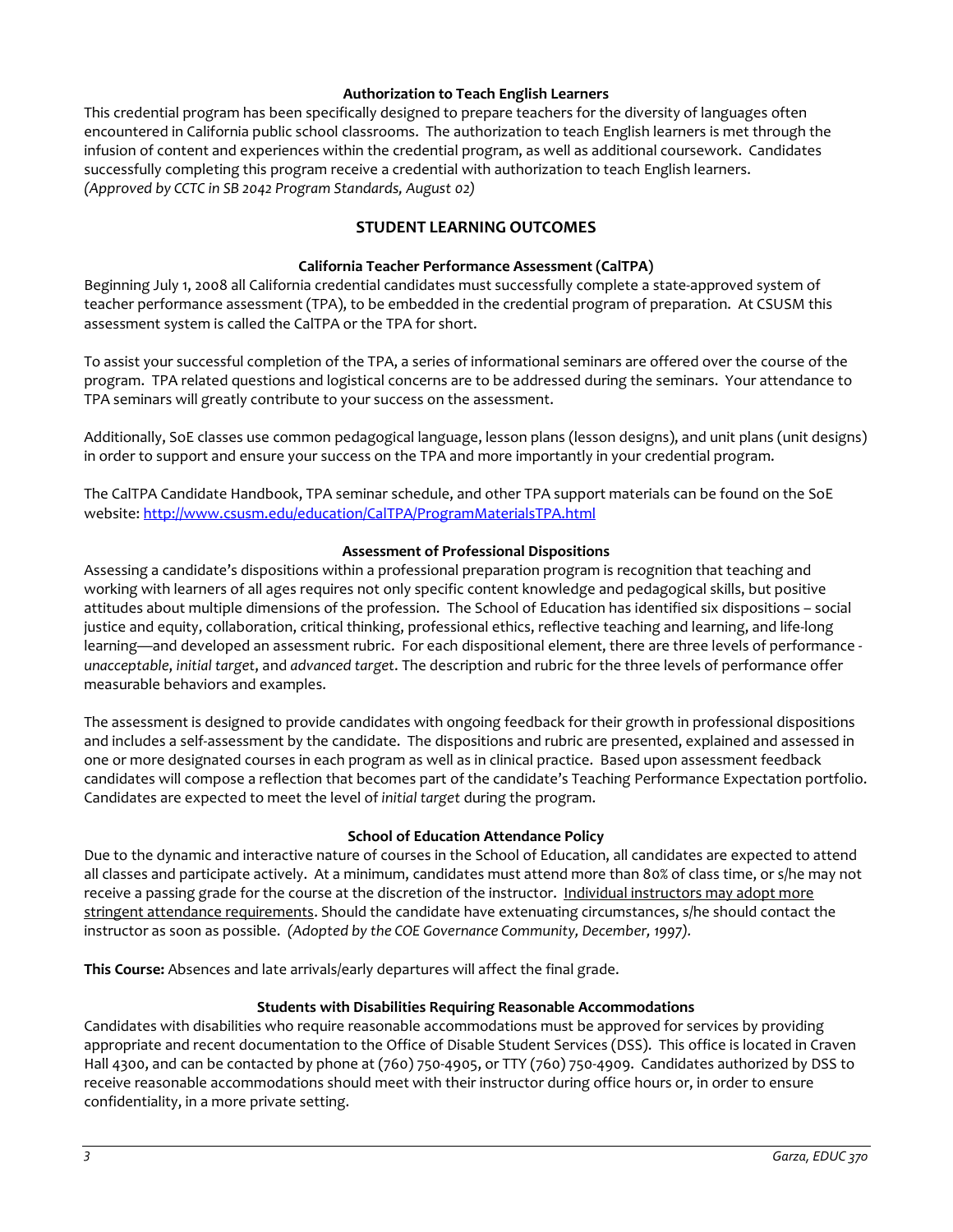## **All University Writing Requirement**

In keeping with the All-University Writing Requirement, all 3 unit courses must have a writing component of at least 2,500 words (approximately). This will be met through written assignments.

#### **CSUSM Academic Honesty Policy**

"Students will be expected to adhere to standards of academic honesty and integrity, as outlined in the Student Academic Honesty Policy. All written work and oral presentation assignments must be original work. All ideas/materials that are borrowed from other sources must have appropriate references to the original sources. Any quoted material should give credit to the source and be punctuated with quotation marks.

Students are responsible for honest completion of their work including examinations. There will be no tolerance for infractions. If you believe there has been an infraction by someone in the class, please bring it to the instructor's attention. The instructor reserves the right to discipline any student for academic dishonesty in accordance with the general rules and regulations of the university. Disciplinary action may include the lowering of grades and/or the assignment of a failing grade for an exam, assignment, or the class as a whole."

Incidents of Academic Dishonesty will be reported to the Dean of Students. Sanctions at the University level may include suspension or expulsion from the University.

#### **Plagiarism:**

As an educator, it is expected that each candidate will do his/her own work, and contribute equally to group projects and processes. Plagiarism or cheating is unacceptable under any circumstances. If you are in doubt about whether your work is paraphrased or plagiarized see the Plagiarism Prevention for Students website [http://library.csusm.edu/plagiarism/index.html.](http://library.csusm.edu/plagiarism/index.html) If there are questions about academic honesty, please consult the University catalog.

#### **Use of Technology:**

Candidates are expected to demonstrate competency in the use of various forms of technology (i.e. word processing, electronic mail, Moodle, use of the Internet, and/or multimedia presentations). Specific requirements for course assignments with regard to technology are at the discretion of the instructor. Keep a digital copy of all assignments for use in your teaching portfolio. All assignments will be submitted online, and some will be submitted in hard copy as well. Details will be given in class.

#### **Electronic Communication Protocol:**

Electronic correspondence is a part of your professional interactions. If you need to contact the instructor, e-mail is often the easiest way to do so. It is my intention to respond to all received e-mails in a timely manner. Please be reminded that e-mail and on-line discussions are a very specific form of communication, with their own nuances and etiquette. For instance, electronic messages sent in all upper case (or lower case) letters, major typos, or slang, often communicate more than the sender originally intended. With that said, please be mindful of all e-mail and on-line discussion messages you send to your colleagues, to faculty members in the School of Education, or to persons within the greater educational community. All electronic messages should be crafted with professionalism and care. Things to consider:

- Would I say in person what this electronic message specifically says?
- How could this message be misconstrued?
- Does this message represent my highest self?
- Am I sending this electronic message to avoid a face-to-face conversation?

In addition, if there is ever a concern with an electronic message sent to you, please talk with the author in person in order to correct any confusion.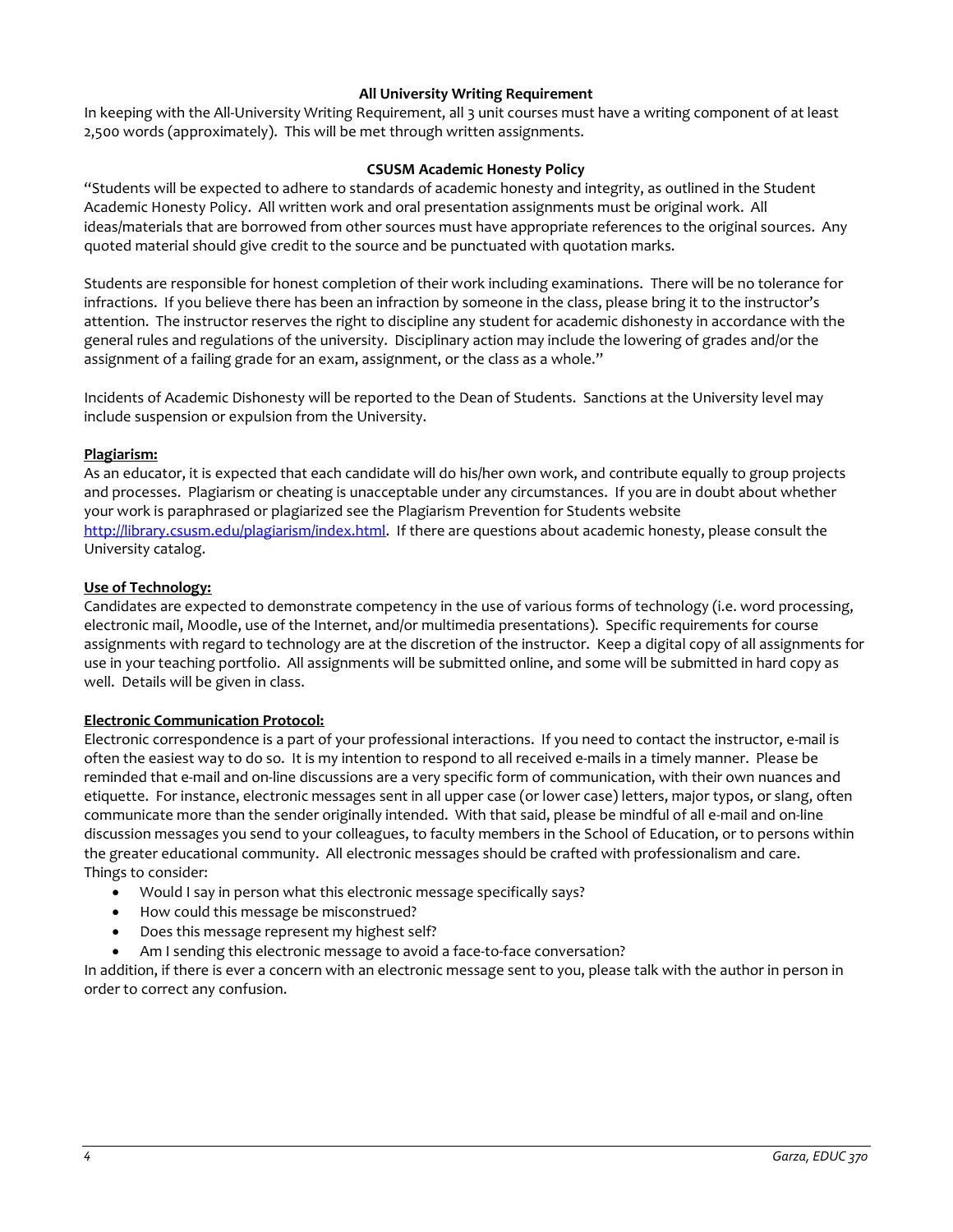## **Course Requirements**

# **ASSIGNMENT DESCRIPTIONS**

## **Professional Portfolio for the Credential Programs Pathway**

During the semester, you will create a professional portfolio for the credential programs pathway. From the instructor, you will receive guidance on creating your professional portfolio and how to fulfill each requirement on the credential programs pathway. The portfolio consists of three main components: 1) the checklist for the credential programs pathway; 2) the goals for my pathway form; 3) the evidence of completing each pathway requirement. Your portfolio will be submitted 3 times per semester (beginning, middle, end). The portfolio prompts your planning to complete pathway components. You complete a planning checklist for the semester that outlines your pathway goals. For each item on the checklist, you gather evidence to show that you have it completed. The portfolio allows you to exhibit your achievements and successes you have made as you fulfill each component along the "Credential Programs Pathway for Mini-Corps." Your portfolio exhibits the understandings and knowledge you have gained throughout your journey on the pathway. This portfolio will be the beginning of your professional portfolio which you will develop further in the credential program. The professional portfolio must be submitted both at mid-term and at the end of the semester.

## **Test Preparation**

During the semester, you will engage in test preparation activities that will support you in passing the tests required for entry in the CSUSM credential programs, such as CBEST and CSET tests. You will become familiar with testing schedules and registration procedures. You will develop a plan for when to take the test(s) and for when it is appropriate for you to register. You will use the text, CSET Online Test Prep Tutorials by SDCOE, to study for the CSET tests and complete assignments on the CSET online test prep website. For example, you will complete practice tests and submit responses to forums by the due dates specified in the syllabus.

## **California Mini-Corps (CMC) Reflective journal**

CMC undergraduates are required to maintain an on-going journal of reflections related to your tutoring experiences. The purpose of this assignment is to provide CMC tutors the opportunity to reflect on their Mini-Corps tutoring experiences in light of what you are learning about pedagogy in the class. Bring your journal with you to each class session and be prepared to converse with others about your reflections.

Write about your daily experiences with the children you are tutoring as part of your Mini-Corps tutoring: what you did, what you observed, what you think about, what challenges or issues you encounter, what successes you see, what things have gone well. Reflect on these experiences in terms of how they relate to the topics of pedagogy for diverse students that are addressed in this course. Please remember to date each of your journal entries. You will submit your on-going journal entries several times throughout the semester. See the course schedule for due dates.

#### **California Mini-Corps (CMC) Lesson Activity**

CMC undergraduates complete a lesson activity. The lesson activity familiarizes you with the components of effective lessons and prepares you for effective teaching as a Mini-Corps tutor. During the semester, you may submit either Lesson Activity Option 1 or Lesson Activity Option 2. Option 1 is a lesson that you develop based on an in-class activity during an ED 370 class session. Option 2 is a lesson you prepare for teaching a lesson that will be observed by the Mini-Corps Coordinator in the school setting.

Both lesson activity options should incorporate what you are learning about supporting the learning of culturally and linguistically diverse children and connecting with their families. The lessons could be designed for use in school or home visit, for one person, or for a small group or a whole group. Make your lesson active, interesting, fun and meaningful. Be sure to ask yourself how this lesson is related to the real learning that children need to do in the subject area you have chosen.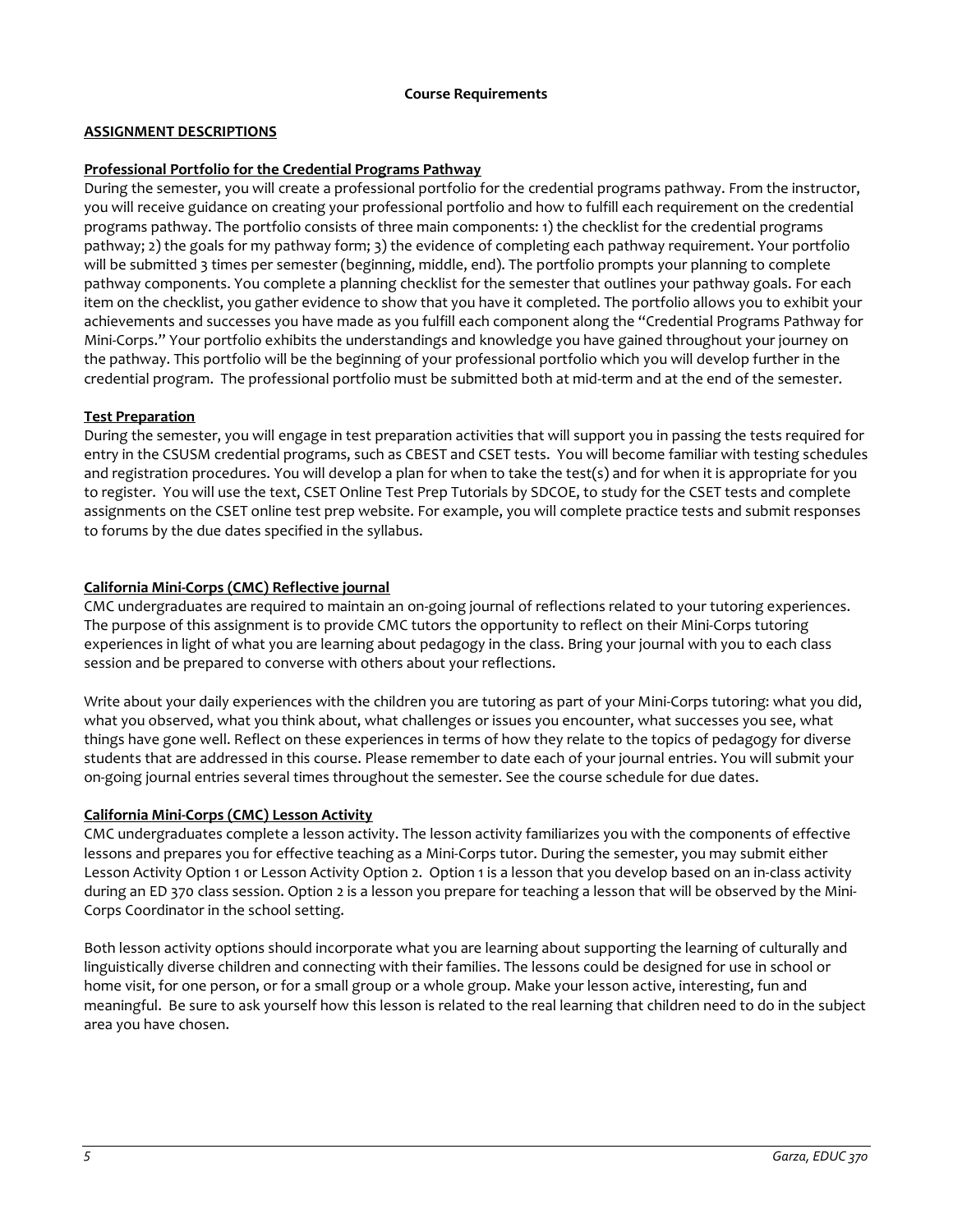# • Lesson Activity: Option One

Use the "teach to the objective template" to organize your lesson activity. Be prepared to demonstrate your lesson with your partners during the class session.

| My Name                                    |  |
|--------------------------------------------|--|
| Classroom Info, Grade level, Subject area: |  |
| Strategy name                              |  |
| Description of strategy & objective        |  |
| How I model the strategy                   |  |
| Step-by-step                               |  |
| How student & I do it together             |  |

## **Teach to the Objective Template**

**Lesson Activity Option Two** 

Use the "lesson design template" to prepare a lesson to teach students in the classroom where you tutor. This lesson will be observed by the Mini-Corps Coordinator. Submit your lesson design to the EDUC 370 cougar course and also in hard copy to your Mini-Corps Coordinator at least 24 hours prior to your observation.

#### **Lesson Design Template**

| Components                              | Description |
|-----------------------------------------|-------------|
| My name, Date                           |             |
| Standard(s)                             |             |
| Objective(s)                            |             |
| How I teach the objective to student    |             |
| How I assess student progress in lesson |             |

#### **California Mini-Corps Classroom Observation Reports**

CMC undergraduates conduct classroom observations at their tutoring placements and write an observation report. You will write an observation report for at least one of the educational settings in which you observed. The goal is to observe and reflect on the various educational settings in which you observe and tutor.

During the semester, you observe in an educational setting using the "Observation Focus Areas Guide" to guide your observation. Then, you reflect on your observation and write an observation report using the "Classroom Observation Report Template." Be sure to specify which type of educational setting in which you observed. The types of settings include:

- 1. elementary school classroom (K-6)
- 2. middle school classroom (6-8)
- 3. high school classroom (9-12)
- 4. special setting (e.g., sheltered instruction/SDAIE, English language development, primary language classroom, special education, gifted education, charter schools, alternative education, adult/continuation school, court schools)

Each classroom observation report will follow the format below and will be approximately 500 to 1,000 words in length. Respect the confidentiality of the students and teachers by using fictitious names for persons in your entries.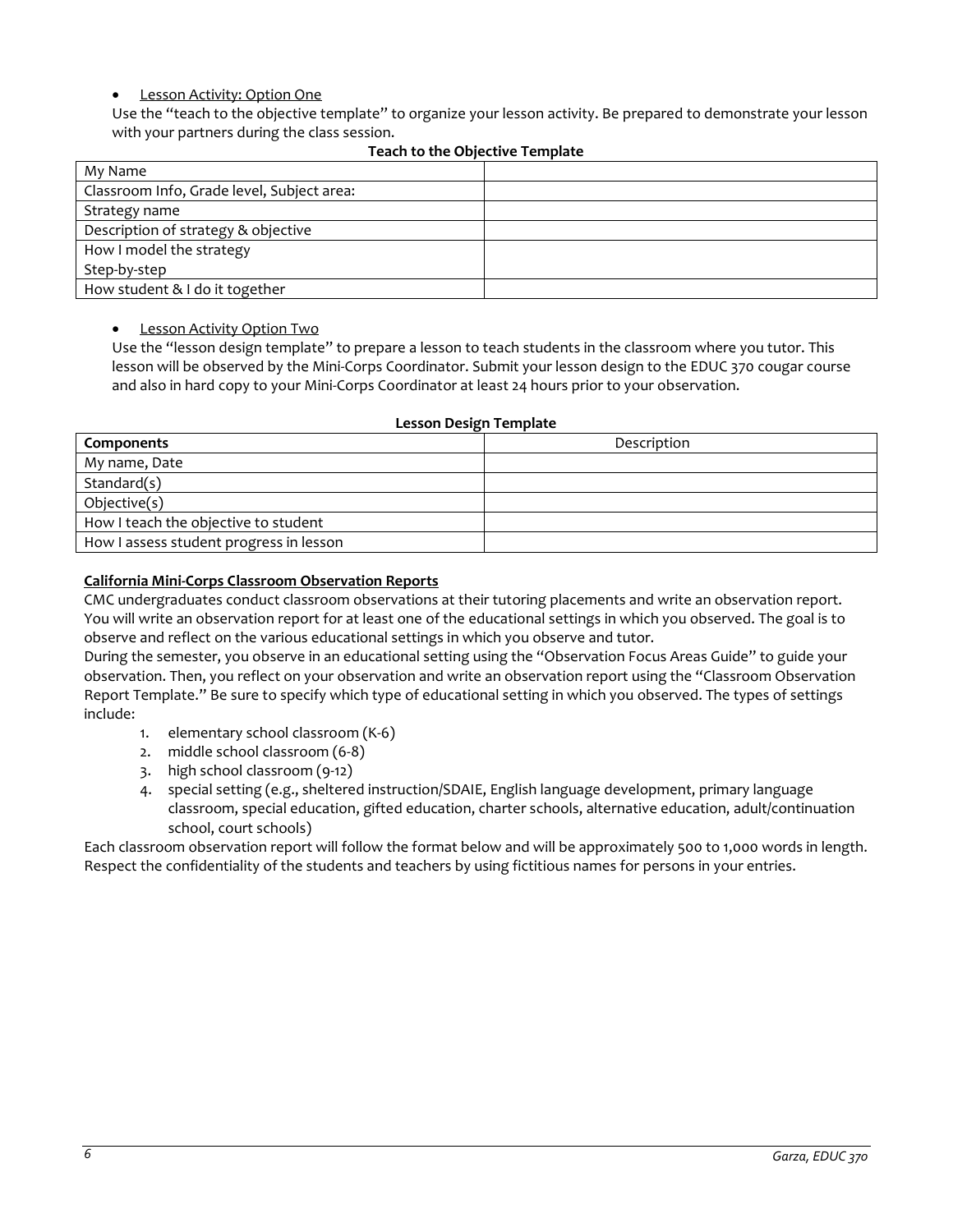# **Observation Report Format**

#### **Name: Required Setting (Elementary, Middle, High, Special): Context:**

- Day of the Week/Date/Time
- School Name/District
- Type of classroom (grade/subject/special program)
- Number of teachers and assistants/Number of students
- Describe the demographic characteristics of this school or classroom (gender, race/ethnicity, languages, ability…)

**Overview/Description of Class Session**: Describe what you saw chronologically. List the step-by-step activities in which the teacher and students were engaged. Include relevant information about focus areas such as classroom diversity, room arrangement, behavior management strategies, evaluation methods (see the "observation focus areas guide"). **Analysis of Observation:** Name 1-2 significant events and explain why you chose them for analysis. Analyze the observation and make reference to what you have learned/read in class & workshops.

**Personal Impact:** Articulate how this observation personally impacted your thinking about teaching, learning, and schooling. How will this observation inform your career as a teacher and why?

**Question(s):** Conclude with at least one unanswered question you have as a result of this observation.

## **Observation Focus Areas Guide**

The following is a list of areas to focus on when you are observing in an educational setting. You may wish to focus on one or more of these areas during observations. Some areas will require you to obtain information from the teachers and some will be evident while observing.

**Room arrangement** (The physical lay-out of the room: does it support or get in the way of instruction? do the students move around the room for different phases of instruction?).

**Classroom rules and procedures** (Are daily routines clear? Are rules posted? Who generated the rules? Are routines consistent? Do students seem to know what the teacher expects?)

**Organizing student work** (How do students submit finished work? How does the teacher return work? Are there provisions for redoing/resubmitting work?)

**Behavior management strategies** (How does the teacher get compliance from the students in the area of acceptable behavior? Do students understand expectations? Is the teacher consistent?)

**Planning for instruction** (Is there evidence of lesson planning? Does the teacher do long range and short range lesson planning? Are instructional materials readily available?).

**Conducting instruction** (Does the teacher make provisions for active learning? How does the teacher view his/her role during instruction? What materials were used in the course of the lesson? What various instructional approaches are used?)

**Managing small groups** (Are there any small group instructional sections? How are students selected for small groups [assigned/choice; heterogeneous/homogeneous]? are the small groups permanent or flexible? what are the students doing who are not involved with the teacher?).

**Classroom diversity** (How diverse are the students—in ability, learning styles, ethnicity, linguistic background, socioeconomic status? How does the teacher attend to differences and adapt instruction?)

**Students** (How do you think students perceive their roles as learners in the room? What opportunities do they have for interactions with each other? Are students active participants in the learning process?).

**Communication skills** (Comment on the clarity of instructions. Do students understand what they are to do when a sequence of instructions are given? Does the teacher depend only on verbal communication skills or are there also visual prompts to accompany verbal instructions?)

**Evaluating student progress** (How does the teacher know if objectives for instruction have been met? Does the teacher ask for response to oral or written questions during the lesson? What "counts" for grading purposes: worksheets, homework, tests, portfolios, presentations, projects?)

**Flexibility** (What evidence of flexibility do you see in the teacher's behavior and the learning environment? Does the teacher use student remarks or interest to "reroute" or enhance a planned lesson?).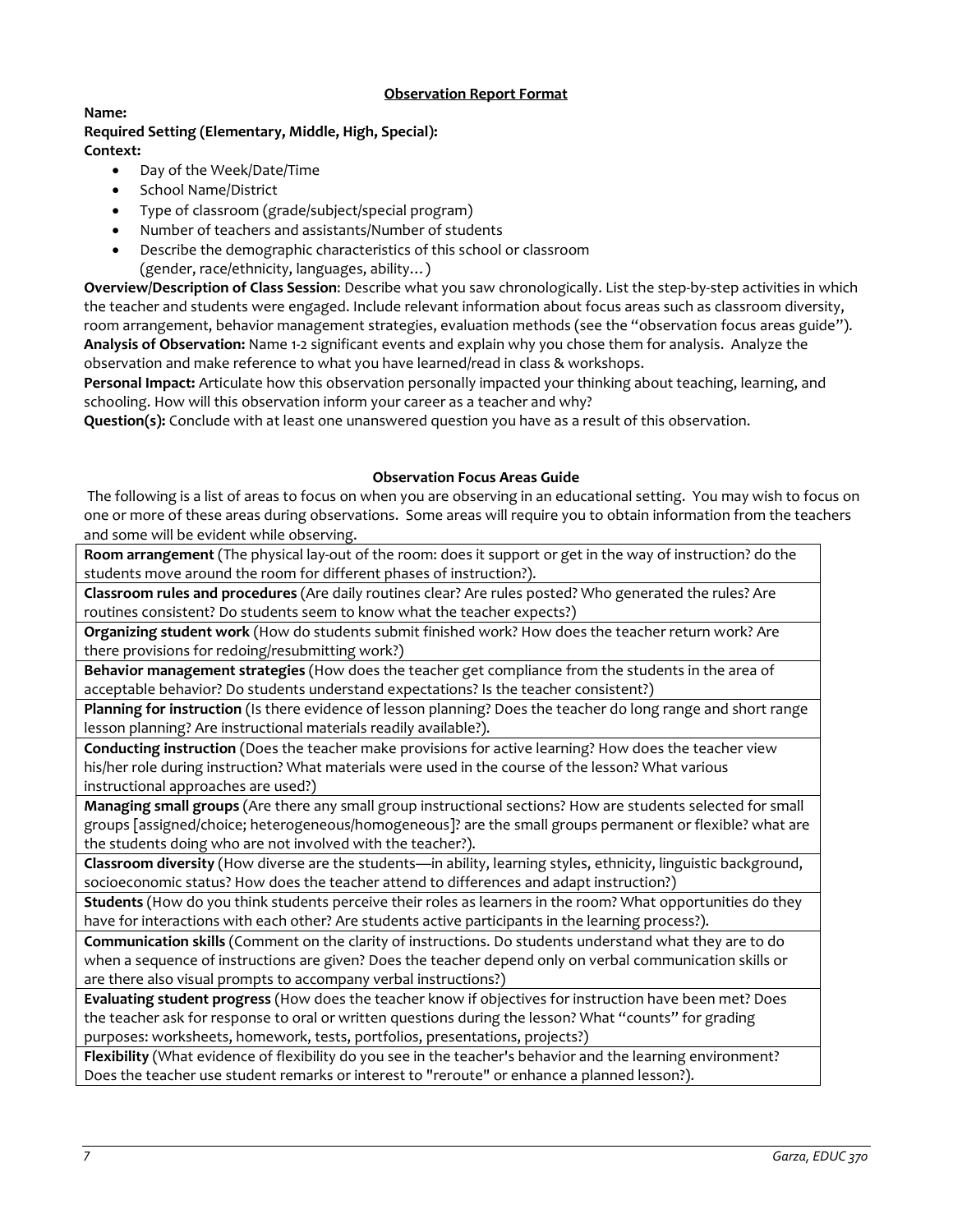# **Grading Standards**

# **Grading Scale:**

Grades will be determined by the total number of points earned on a scale of 100 possible points:

**A** = 93-100, **A**– = 90-92, **B+** = 87-89, **B** = 83–86, **B**- = 80-82, **C+** = 77-79, **C** = 73-71, **C**- = 70-72, **D** = 60-69, **F** = 0-59

# **Assignments**

| <b>CMC Classroom Observation Report</b>                     | 10 points |
|-------------------------------------------------------------|-----------|
| CMC Lesson Activity: Option 1 or Option 2                   | 15 points |
| CMC Reflective Journal (on-going)                           | 15 points |
| Test Preparation CBEST; CSET Online Tutorials               | 30 points |
| Professional Portfolio for the Credential Programs Pathway: | 30 points |
| <b>Total points</b>                                         | 100       |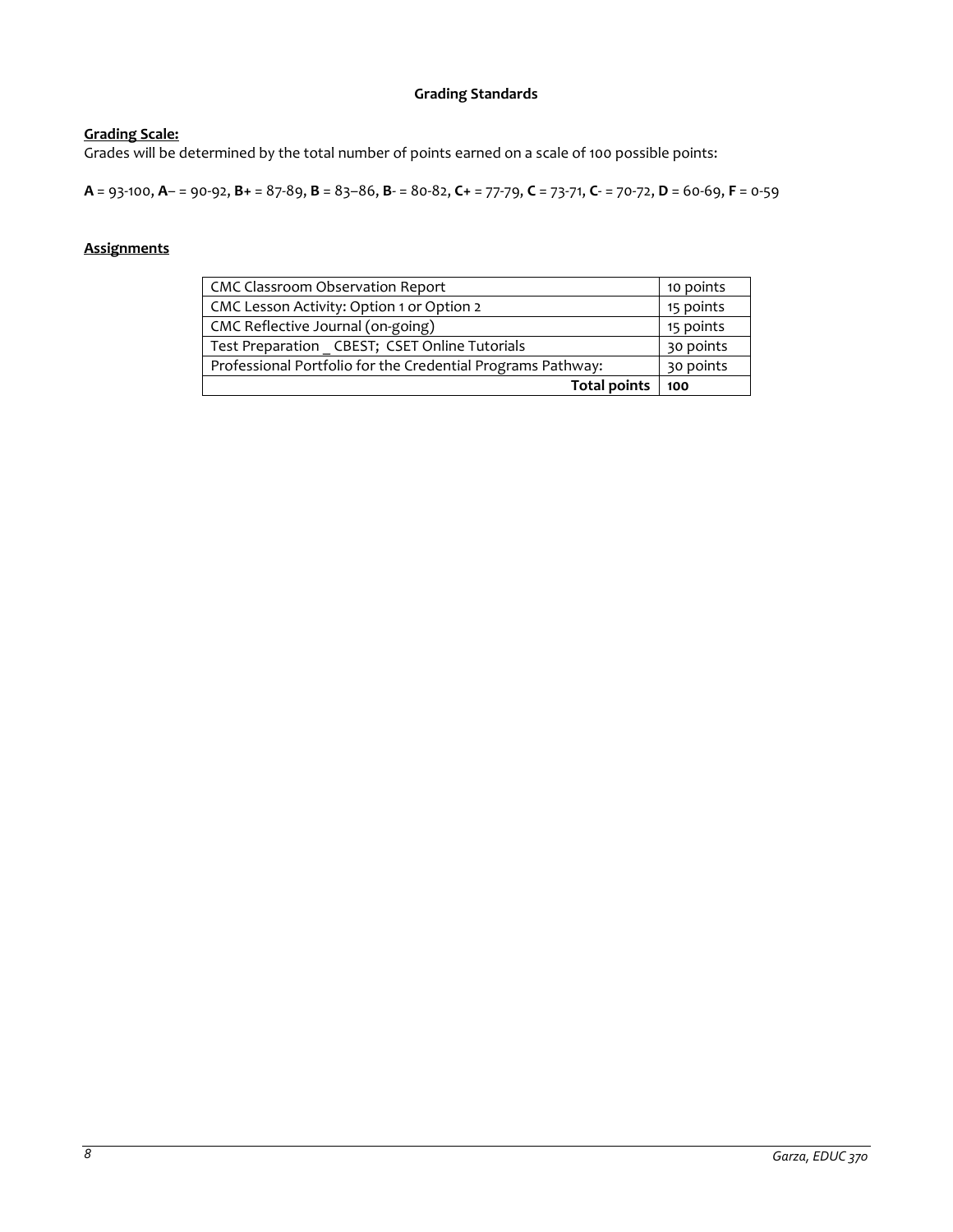# **ED 370 Course Schedule for Fall 2013**

| <b>Date</b>                | <b>Topic</b>                                                                                                                                                                                                                                                                                                                                                                                                                                    | Assignment                                                                                                                                                                                                                                                         |
|----------------------------|-------------------------------------------------------------------------------------------------------------------------------------------------------------------------------------------------------------------------------------------------------------------------------------------------------------------------------------------------------------------------------------------------------------------------------------------------|--------------------------------------------------------------------------------------------------------------------------------------------------------------------------------------------------------------------------------------------------------------------|
| Session 1<br>Sept 6, 2013  | Topics of Study:<br>Professional Portfolio for credential programs<br>pathway checklist & goals form<br><b>Topic Activity:</b><br>Complete pathway checklist and write goals<br>Intro to CSET test prep tutorials<br><b>Assignment Support</b><br>Reflective journal & Test Prep tutorials<br>Identifying a Smart Goal                                                                                                                          | DUE: Pathway checklist and goals form                                                                                                                                                                                                                              |
| Session 2<br>Sept 20, 2013 | Topics of Study:<br>Lesson design for effective instruction of diverse<br>students<br>Intro to Common Core Standards & ELD Standards<br>Development of SMART Goal<br><b>Topic Activity:</b><br>Lesson activity: practicing planning components of<br>effective lesson design for teaching lessons<br>connected to the standards<br><b>Assignment Support:</b><br>Scheduling formal lesson observations<br><b>CSET Tutorials getting started</b> | <b>DUE:</b> CMC Journal<br>DUE: Log-on to CSET Test Prep Tutorials                                                                                                                                                                                                 |
| Session 3<br>Oct 4, 2013   | Topics of Study:<br>Effective Classroom Management with diverse<br>students in whole group, small group and one-to-<br>one instructional settings (building relationships<br>and community)<br><b>Topic Activity:</b><br>Developing and sharing my classroom management<br>strategies toolkit<br><b>Assignment Support</b><br>Classroom observation report<br>Draft of SMART Goal                                                               | <b>DUE:</b> CMC Journal                                                                                                                                                                                                                                            |
| Session 4<br>Oct 18, 2013  | Topic of Study:<br>Intro to ELA Common Core standards<br>Writing instruction strategies for diverse students,<br>including bilingual students learning English as a<br>second language (idea & organization, sentence &<br>paragraph)<br><b>Topic Activity:</b><br>Developing and sharing my writing instruction<br>strategies toolkit.<br><b>Assignment Support:</b><br><b>CSET Check-in</b>                                                   | <b>DUE:</b> CMC Journal<br>DUE: Professional Portfolio Credential program<br>pathway checklist & goals form<br><b>DUE:</b><br>Responses to forums for CSET online tutorials that you<br>studied<br>Practice quiz(es) for CSET online tutorials that you<br>studied |